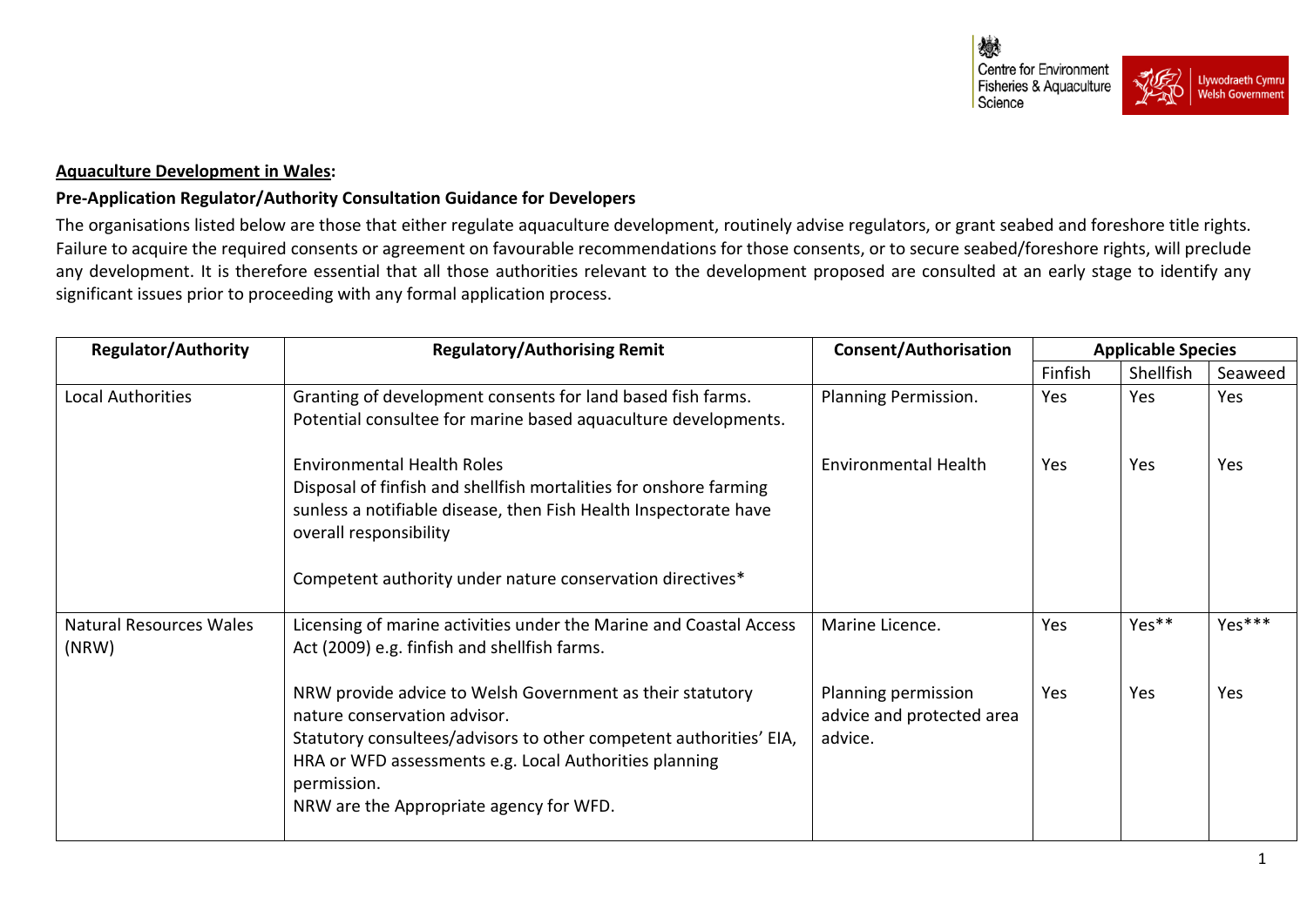

|                       | Licence waste and veterinary discharges from fin fish farms &<br>Abstraction and Discharges under Environmental Permitting<br>Regulations (England & Wales) 2010 (as amended).                                                                             | Abstraction & Discharge<br>Permits.                                        | Yes            | Yes        | If part of<br>RAS yes |
|-----------------------|------------------------------------------------------------------------------------------------------------------------------------------------------------------------------------------------------------------------------------------------------------|----------------------------------------------------------------------------|----------------|------------|-----------------------|
|                       | NRW are responsible to improve or protect the Shellfish Water<br>Protected Areas to support shellfish life and growth, and to<br>contribute to the high quality of shellfish products suitable for<br>human consumption.                                   | <b>Shellfish Waters</b><br>management & Consultee<br>for FHI APB licensing | N <sub>0</sub> | Yes        | <b>No</b>             |
|                       | Permission to supply and introduce fish into Inland waters. The<br>Keeping and Introduction of Fish (Wales) Regulations 2014                                                                                                                               | Licenses freshwater fish<br>culture and introductions                      | Yes            | No         | No                    |
|                       | Manage the Dee and Burry Cockle Regulating Orders<br>Competent authority under nature conservation directives*                                                                                                                                             | <b>Manage Regulatory</b><br>Orders                                         | No             | Yes        | <b>No</b>             |
| Welsh Government (WG) | Fisheries management, conservation and enforcement under the<br>Marine and Coastal Access Act 2009, national and European<br>fisheries legislation including the issuing of Several and Regulating<br>Orders under the Sea Fisheries (Shellfish) Act 1967. | Permitting and regulation<br>of certain activities.                        | Yes            | Yes        | Yes                   |
|                       | Marine Spatial Planning including identification of aquaculture<br>areas in Welsh seas and links to Welsh Aquaculture Strategy                                                                                                                             | Identification of preferred<br>areas for aquaculture.                      | Yes            | <b>Yes</b> | Yes                   |
|                       | Designation of Shellfish Waters under the Water Framework<br>Directive. WG are the appropriate authority for WFD                                                                                                                                           | WFD shellfish waters<br>designation.                                       | No             | Yes        | No                    |
|                       | Competent authority under nature conservation directives*                                                                                                                                                                                                  |                                                                            |                |            |                       |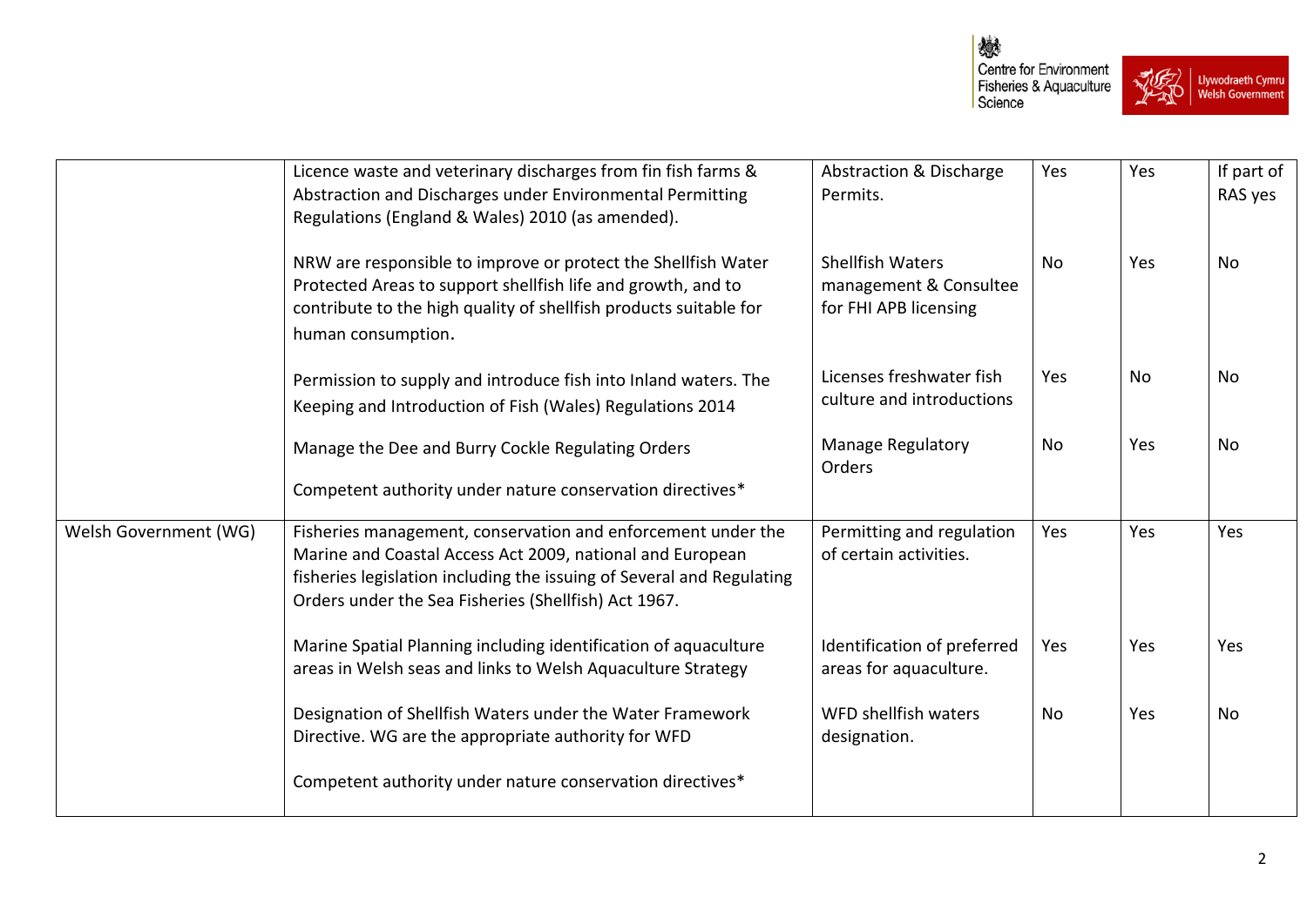

| Fish Health Inspectorate<br>(FHI)                                     | Authorisation of aquaculture production businesses (APBs) under<br>the Aquatic Animal Health (England & Wales) Regulations 2009                                                                                                       | Authorisation to operate<br>an APB              | Yes | Yes        | No  |
|-----------------------------------------------------------------------|---------------------------------------------------------------------------------------------------------------------------------------------------------------------------------------------------------------------------------------|-------------------------------------------------|-----|------------|-----|
|                                                                       | Authorise the import of live fish and shellfish under the Aquatic<br>Animal Health Directive 2006/88, and CITES where applicable                                                                                                      | Authorisation to import<br>livestock            | Yes | Yes        | No  |
|                                                                       | Permitting under the Alien and Locally Absent Species in<br>Aquaculture (England & Wales) Regulations 2011. Lobster licensing.                                                                                                        | Permitting farming of<br>alien species.         | Yes | <b>Yes</b> | Yes |
|                                                                       | Disposal of shellfish mortality in farmed fish and shellfish where<br>notifiable disease involved                                                                                                                                     | Notifiable disease<br>reporting and disposal    | Yes | Yes        | No  |
|                                                                       | Assist VMD and APHA with inspections regarding medicated feed<br>and transport of live fish                                                                                                                                           | Inspections on behalf of<br><b>VMD and APHA</b> | Yes | No         | No  |
|                                                                       | Competent/regulatory authority under nature conservation<br>directives where APBs fall within a European protected area<br>(Special Protected Area, Special Area of Conservation or Ramsar<br>Site)*                                  | <b>Habitats Risk Assessment</b><br>(HRA)        | Yes | Yes        | No  |
| Centre for Environment<br>Fisheries & Aquaculture<br>science (Cefas). | Advisors to regulating authorities on certain environmental<br>impacts of development proposals.                                                                                                                                      | <b>Environmental Impact</b><br>Assessment (EIA) | Yes | <b>Yes</b> | Yes |
|                                                                       | Where Cefas/FHI act as a regulatory authority they have a<br>responsibility to carry out such HRA's, unless another regulatory<br>body involved at an earlier stage of any given development has<br>already carried out such an HRA.* | <b>Habitats Risk Assessment</b><br>(HRA)        | Yes | Yes        | No  |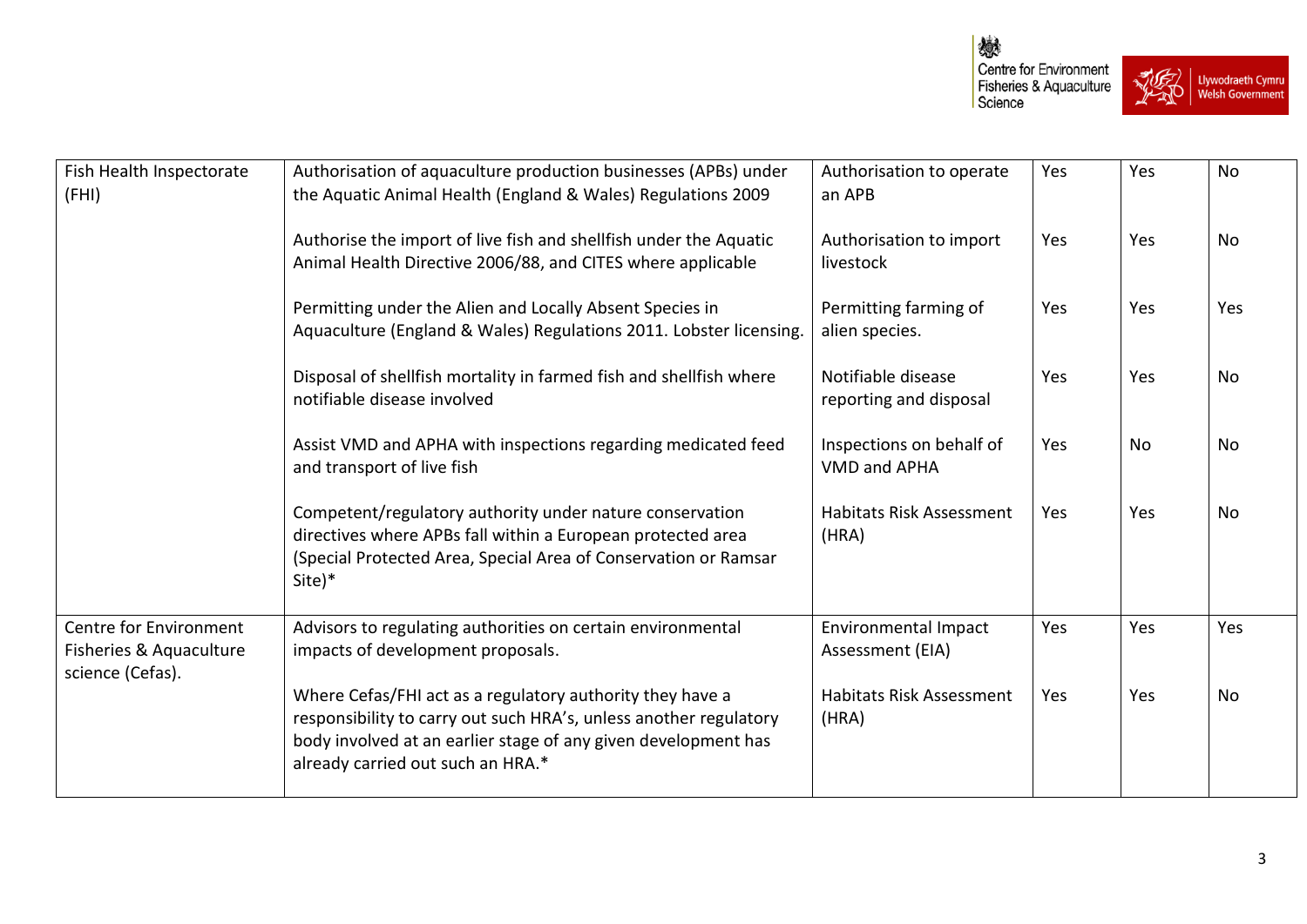

| <b>Food Standards Agency</b><br>(FSA)                                                                     | Classification and administration of shellfish harvesting areas<br>(shellfish classified waters) and bio-toxin monitoring under<br>Shellfish Hygiene Directive (EC Regulation 854/2004).<br>Approval of shellfish purification plants under EC Regulation<br>853/2004, laying down specific hygiene rules for food of animal<br>origin.<br>Competent authority under nature conservation directives* | Classification of safe areas<br>for shellfish aquaculture<br>and biotoxin monitoring<br>Approval of purification<br>plants for shellfish                                                                                          | No<br>No | Yes<br>Yes | No<br>No  |
|-----------------------------------------------------------------------------------------------------------|------------------------------------------------------------------------------------------------------------------------------------------------------------------------------------------------------------------------------------------------------------------------------------------------------------------------------------------------------------------------------------------------------|-----------------------------------------------------------------------------------------------------------------------------------------------------------------------------------------------------------------------------------|----------|------------|-----------|
| Landowners including The<br>Crown Estate (CE) and<br>Swangrove Estate (SE) and<br><b>Port Authorities</b> | Grant seabed/foreshore rights for aquaculture developments<br>Competent authority under nature conservation directives*                                                                                                                                                                                                                                                                              | Seabed/Foreshore Lease                                                                                                                                                                                                            | Yes      | Yes****    | Yes       |
| Maritime & Coastguard<br>Agency (MCA)                                                                     | Works towards the prevention of the loss of life on the coast and at<br>sea. Production of legislation and guidance on maritime matters,<br>and provide certification to seafarers.<br>MCA need to confirm no hazard to navigation for activities exempt<br>from a marine licence.                                                                                                                   | Documentation/training<br>of Seafarers, Seafarer<br>Safety and Health,<br>Counter Pollution,<br>Environmental Policy,<br>Search and Rescue, Survey<br>and Inspection, Ship<br>Standards, Enforcement,<br><b>Receiver of Wreck</b> | Yes      | Yes        | Yes       |
| <b>Trinity House</b>                                                                                      | Trinity House are required to be contacted after receiving a marine<br>license to determine if navigational markers are required for any<br>aquaculture infrastructure.                                                                                                                                                                                                                              | Safety of navigation<br>(markers)                                                                                                                                                                                                 | Yes      | Yes        | Yes       |
| <b>Veterinary Medicines</b><br>Directorate (VMD)                                                          | Protects animal health, human health and the environment.<br>Sampling and monitoring of aquaculture premises.                                                                                                                                                                                                                                                                                        | Authorisations of<br>approved medicine and                                                                                                                                                                                        | Yes      | No         | <b>No</b> |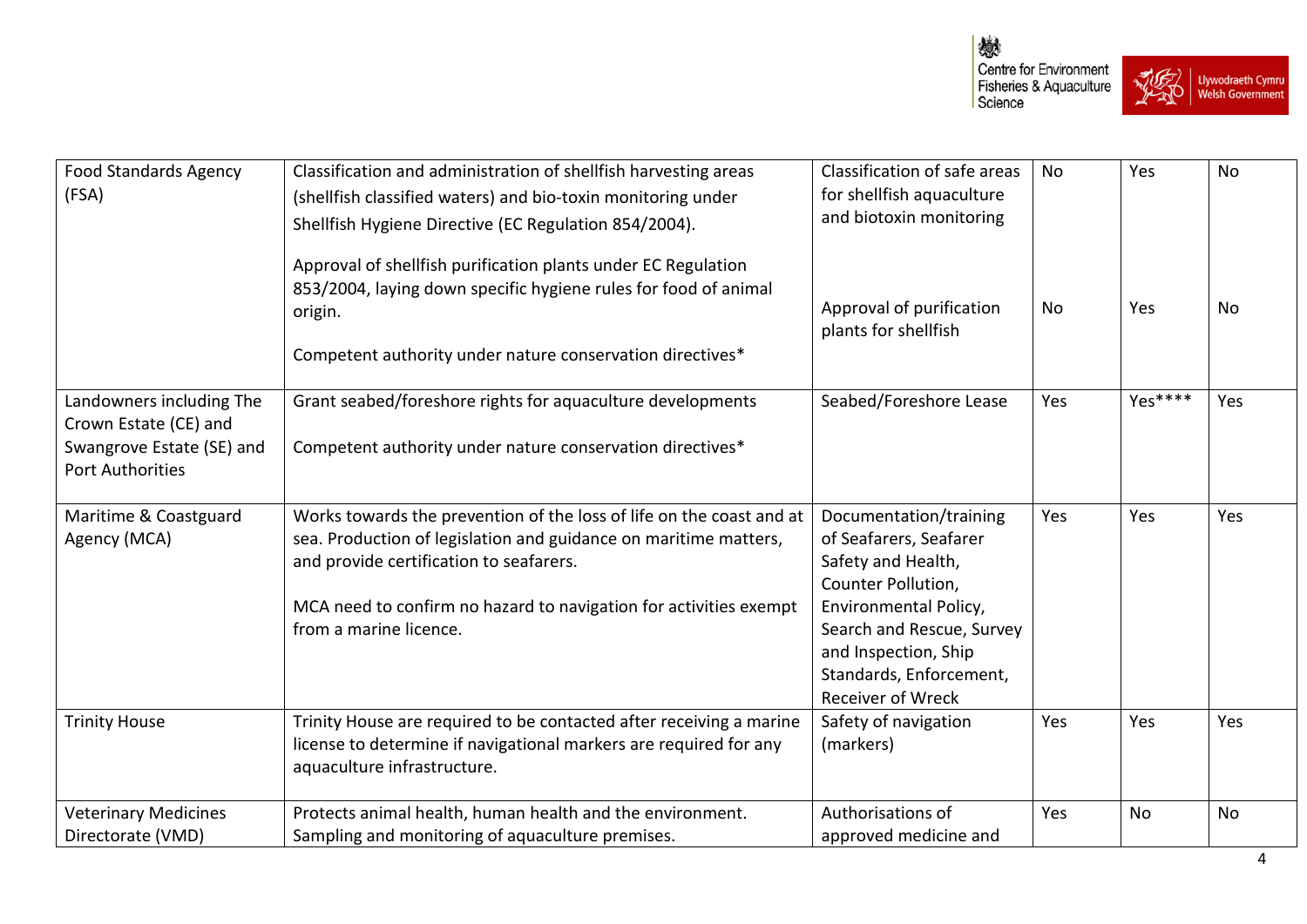



|                                                 | Use of Medicated Feed and other medicines in fish farming.                                                                                                                                                                                                                                                                                                                                        | approval for manufacture<br>of medicated feeds.                                 |          |          |    |
|-------------------------------------------------|---------------------------------------------------------------------------------------------------------------------------------------------------------------------------------------------------------------------------------------------------------------------------------------------------------------------------------------------------------------------------------------------------|---------------------------------------------------------------------------------|----------|----------|----|
| Animal and Plant Health<br>Agency (APHA)        | Notifiable disease regulation and reporting alongside FHI; fish<br>mortalities reporting (via local authorities)                                                                                                                                                                                                                                                                                  | Notifiable disease<br>reporting                                                 | Yes      | Yes      | No |
|                                                 | Animal welfare in transport, on farm and during slaughter. APHA<br>issue licences to all transporters of live animals under the Animal<br>Welfare in Transport Regulations. Those fish farmers (or traders in<br>ornamental animals) who transport their own animals, or specialist<br>companies transporting fish must be licensed.<br>Competent authority under nature conservation directives* | <b>Animal Transport</b><br>Certificates and<br><b>Transporter Authorisation</b> | Yes      | No.      | No |
| <b>Gangmasters Licensing</b><br>Authority (GLA) | Protection of workers from exploitation set up under the<br>Gangmasters (Licensing) Act 2004. The GLA regulates those who<br>provide or employ workers to gather shellfish by hand. It would<br>also cover those who supply workers to carry out processing and<br>packaging of any fish or shellfish and any associated products.                                                                | <b>GLA Licence</b>                                                              | Possibly | Possibly | No |

\* May be required to undertake an EIA, HRA or WFD assessment. The responsibility to produce HRAs for aquaculture plans or projects will depend upon the location and the activity. However, if more than one permission is needed from multiple competent authorities, not all competent authorities should produce individual HRAs for the same development. Rather, they should coordinate, identify a lead and make sure the subsequent HRA is fit for purpose for all agencies roles and responsibilities. There is some emphasis on the applicant here to ensure all relevant authorities are aware of who they have approached and to provide the relevant supporting information for the authorities to undertake the assessment.

\*\* In certain circumstances depending on the infrastructure involved shellfish cultivation is exempt under The Marine Licensing (Exempted Activities) (Wales) Order 2011; the applicant needs to check if their proposal is exempt by contacting NRW, and to see if the proposal is likely to cause an obstruction or danger to navigation by contacting the MCA and Trinity House.

\*\*\* Seaweed cultivation is currently not covered specifically under marine licensing or the Marine Licensing (Exempted Activities) (Wales) Order 2011, but infrastructure is similar (rope and line) to shellfish. The applicant needs to check if their proposal is exempt by contacting NRW, and to see if the proposal is likely to cause an obstruction or danger to navigation by contacting the MCA and Trinity house

\*\*\*\* Shellfish farms located on the foreshore may fall on non-Crown land and may therefore require permission from the specific landowner.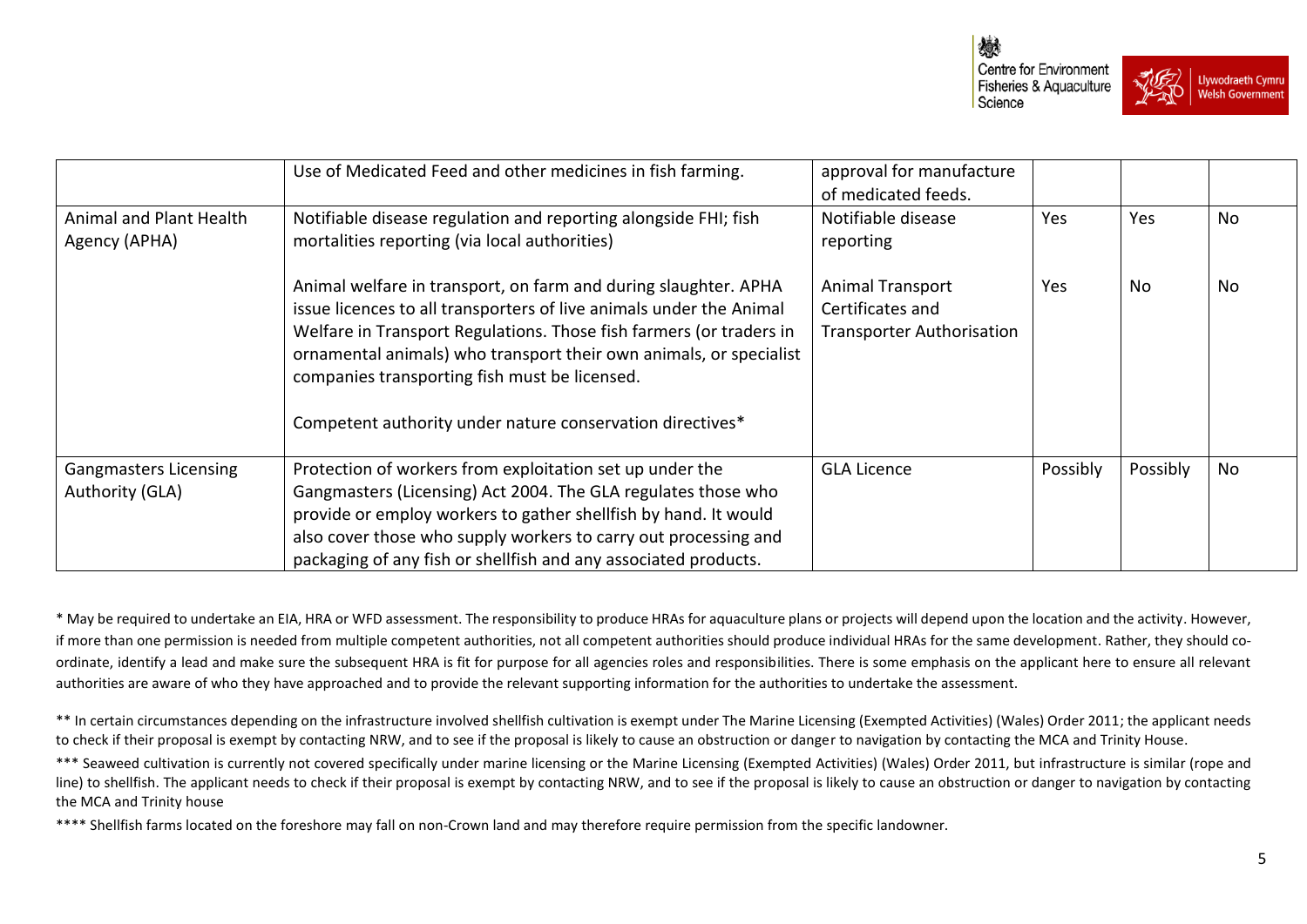燃 Centre for Environment<br>Fisheries & Aquaculture<br>Science **RUEL** A<br>
Uywodraeth Cymru<br>
O RWelsh Government ☎

## **Contact Details**

| <b>Regulator/Authority</b>     | E-mail                                   | <b>Telephone</b> | Website                                                                                                                        |
|--------------------------------|------------------------------------------|------------------|--------------------------------------------------------------------------------------------------------------------------------|
| <b>Local Authorities</b>       | See weblink                              | See weblink      | http://wlga.wales/welsh-local-authority-links                                                                                  |
|                                |                                          |                  |                                                                                                                                |
| <b>Natural Resources Wales</b> | Marine licensing:                        | General          | http://naturalresourceswales.gov.uk/permits-and-                                                                               |
|                                | marinelicensing@naturalresourceswales.g  | enquiries 0300   | permissions/?lang=en                                                                                                           |
|                                | ov.uk                                    | 065 3000         |                                                                                                                                |
|                                |                                          |                  | http://www.legislation.gov.uk/wsi/2011/559/pdfs/wsi 20110559 mi.p                                                              |
|                                |                                          |                  | df                                                                                                                             |
|                                | Water abstraction and discharge:         |                  | http://naturalresourceswales.gov.uk/guidance-and-                                                                              |
|                                | permitreceiptcentre@naturalresourceswal  |                  | advice/environmental-topics/water-management-and-                                                                              |
|                                | es.gov.uk                                |                  | quality/water-quality/improving-water-quality/?lang=en                                                                         |
|                                |                                          |                  |                                                                                                                                |
|                                | EIA/HRA advice and assessment:           |                  | http://naturalresourceswales.gov.uk/guidance-and-                                                                              |
|                                | strategic.assessment@cyfoethnaturiolcym  |                  | advice/environmental-topics/water-management-and-                                                                              |
|                                | ru.gov.uk for HRA or                     |                  | guality/water-quality/shellfish-water-protected-areas/?lang=en                                                                 |
|                                | planning@cyfoethnaturiolcymru.gov.uk for |                  |                                                                                                                                |
|                                | <b>EIA</b>                               |                  | http://naturalresourceswales.gov.uk/permits-and-                                                                               |
|                                |                                          |                  | permissions/water-abstraction-and-impoundment/changes-to-                                                                      |
|                                |                                          |                  | water-abstraction-licensing-exemptions/?lang=en                                                                                |
|                                |                                          |                  |                                                                                                                                |
|                                |                                          |                  | http://naturalresourceswales.gov.uk/guidance-and-                                                                              |
|                                |                                          |                  | advice/business-sectors/planning-and-development/our-role-in-<br>planning-and-development/the-role-of-natural-resources-wales- |
|                                |                                          |                  | in-environmental-assessment/?lang=en                                                                                           |
|                                |                                          |                  |                                                                                                                                |
|                                |                                          |                  |                                                                                                                                |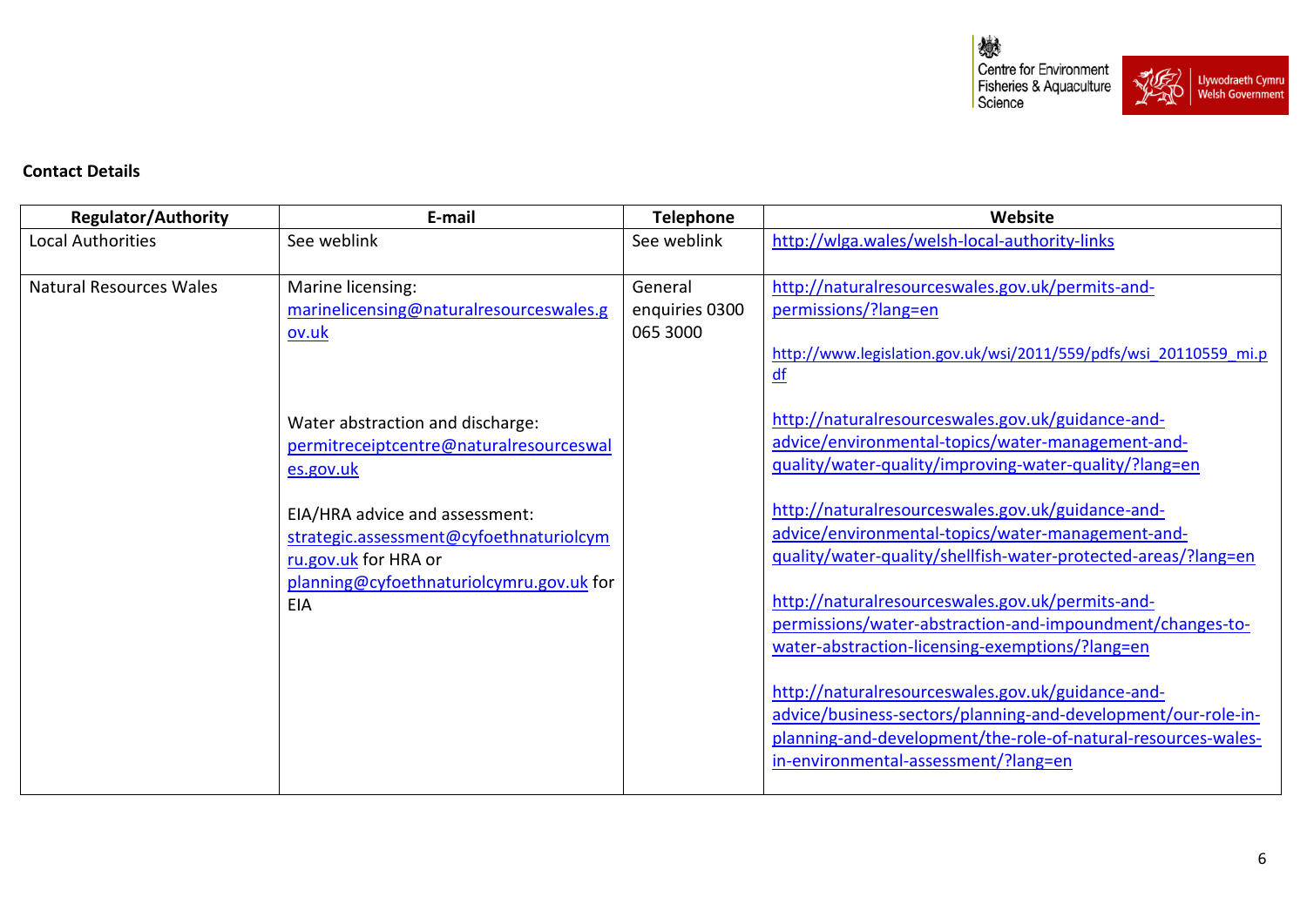



| <b>Welsh Government</b>                     | marineandfisheries@gov.wales             | 0300 025 2454                | http://gov.wales/topics/environmentcountryside/marineandfishe |
|---------------------------------------------|------------------------------------------|------------------------------|---------------------------------------------------------------|
|                                             |                                          |                              | ries/?lang=en                                                 |
|                                             | marineplanning@wales.gsi.gov.uk          |                              | http://gov.wales/topics/environmentcountryside/marineandfishe |
|                                             |                                          |                              | ries/marine-planning/?lang=en                                 |
|                                             |                                          |                              | http://gov.wales/topics/environmentcountryside/marineandfishe |
|                                             |                                          |                              | ries/SeaFisheries/aquaculture/spatial-assessment-of-the-      |
|                                             |                                          |                              | potential-for-aquaculture-in-welsh-waters/?lang=en            |
| Fish Health Inspectorate (FHI)              | fhi@cefas.co.uk                          | 01305 206700                 | https://www.gov.uk/fish-and-shellfish-farm-authorisation-and- |
|                                             |                                          |                              | registration                                                  |
|                                             |                                          |                              | https://www.gov.uk/guidance/import-or-export-live-fish-and-   |
|                                             |                                          |                              | shellfish                                                     |
| <b>Centre for Environment</b>               | fhi@cefas.co.uk                          | 01502 562244                 | https://www.cefas.co.uk/                                      |
| Fisheries & Aquaculture science<br>(Cefas). |                                          |                              |                                                               |
|                                             |                                          |                              |                                                               |
| Food Standards Agency (FSA)                 | Food.Policy.Wales@food.gov.uk            | Rebecca Watts<br>on 020 7276 | https://www.food.gov.uk/wales/about-fsa-wales/contact-us      |
|                                             | shellfishtoxins@foodstandards.gsi.gov.uk | 8046                         | https://www.food.gov.uk/wales/safetyhygienewales/shellmonito  |
|                                             |                                          |                              | rwalesbranch                                                  |
|                                             | For local authorities:                   | Or General                   |                                                               |
|                                             | lasupportwales@foodstandards.gsi.gov.uk  | contact 029                  | https://www.food.gov.uk/enforcement/monitoring/shellfish/shel |
|                                             |                                          | 2067 8940                    | <b>Iharvestareas</b>                                          |
|                                             |                                          |                              | https://www.food.gov.uk/enforcement/monitoring/shellfish/ewb  |
|                                             |                                          |                              | iotoxin                                                       |